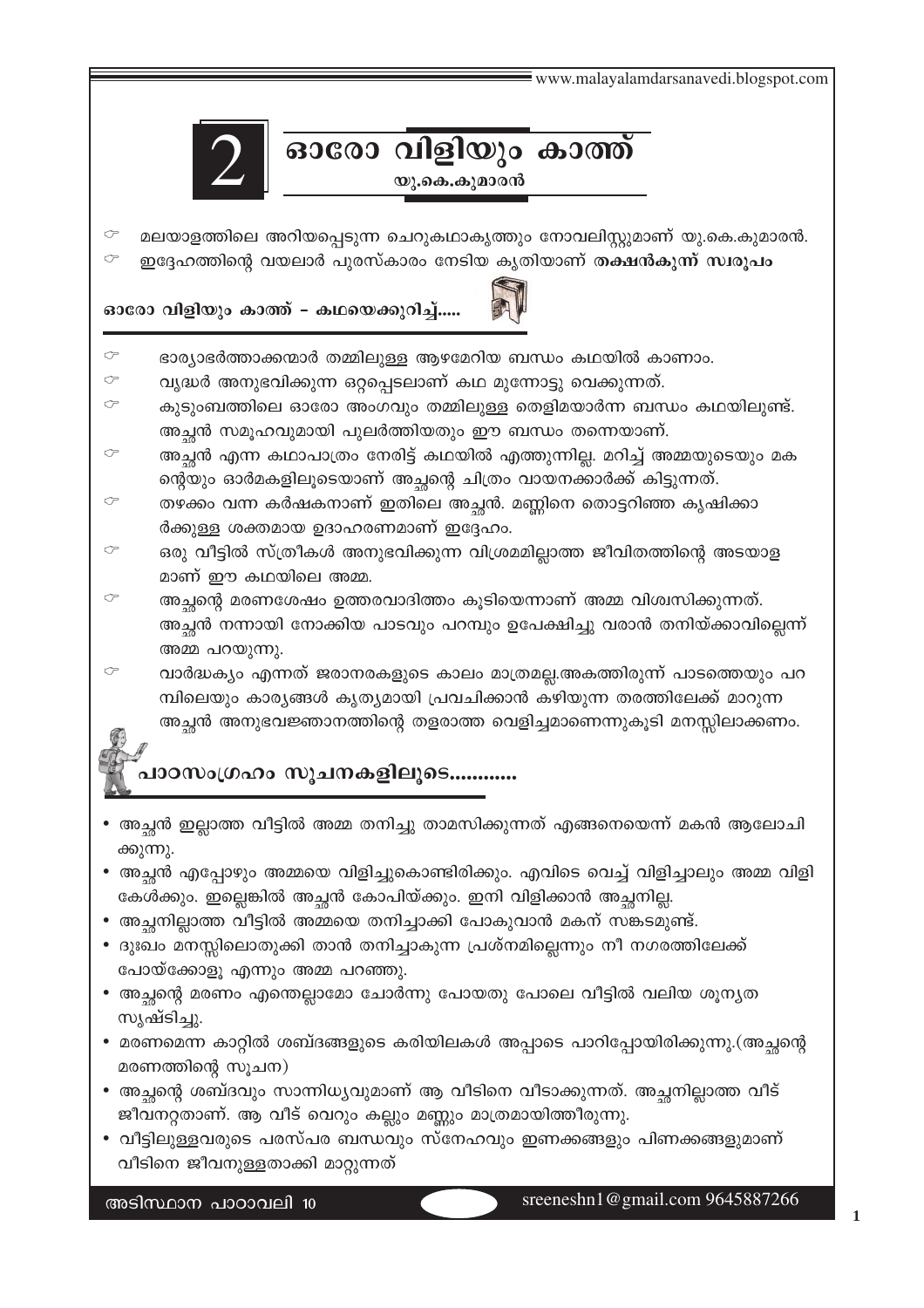- കിടപ്പിലായപ്പോൾ പോലും വീടിന്റെ ഓരോ കാര്യത്തിലും അച്ഛൻ ശ്രദ്ധിച്ചിരുന്നു.
- പാടത്തും കവുങ്ങിൻ തോട്ടത്തിലുമുള്ള കാര്യങ്ങൾ കട്ടിലിൽ കിടന്നു തന്നെ അച്ചൻ അറി ഞ്ഞിരുന്നു.അടക്കപഴുത്തതും തേങ്ങവിളഞ്ഞതും കന്നി നെല്ലിന് വേലി കെട്ടാനുള്ള സമയ മായതും ശീലം കൊണ്ട് സമയബന്ധിതമായി തിരിച്ചറിയാൻ അച്ഛന് കഴിഞ്ഞു.അത്രത്തോളം കൃഷിയെക്കുറിച്ച് ജ്ഞാനമുണ്ടായിരുന്നു.
- കട്ടിലിൽ കിടന്ന് അച്ഛൻ പറയുന്ന കാര്യങ്ങൾ വസ്തുതകൾക്കു നിരക്കാത്തതാണെന്നു തോന്നുമെങ്കിലും പാടത്തും തോട്ടങ്ങളിലും ചെന്നു നോക്കിയാൽ അച്ഛൻ പറഞ്ഞത് ശരി യായിരുന്നു. എന്ന് മനസ്സിലാക്കാം.
- മനസ്സിന്റെ ക്ലാവു പിടിച്ച കണ്ണാടിയിലൂടെ അച്ഛൻ എല്ലാം നോക്കി കണ്ടു.
- അച്ഛന് ഇതെല്ലാം എങ്ങനെ മനസ്സിലാകുന്നുവെന്ന ചോദ്യത്തിന് പറമ്പിലെ ജോലിക്കാര നായ കണാരന് കൃത്യമായ ഉത്തരമുണ്ട്. ഇവിടെ ഇരുന്നു തന്നെ ഓർക്ക് എല്ലാം അറിയാ നാവും എന്നാണ് കണാരൻ പറയുന്നത്.
- കിടക്കുന്നിടത്തു നിന്ന് അച്ഛൻ ചോദിക്കുന്ന ചോദ്യങ്ങൾക്കെല്ലാം അമ്മ മറുപടി നൽകി. അച്ഛൻ പറയുന്ന കാര്യങ്ങൾ അനുസരിക്കും. ചോദ്യങ്ങൾ അസഹ്യമായാൽ പൊട്ടിത്തെറിച്ച് വ്യാകുലതകൾ സ്വയം പറഞ്ഞ് ആശ്വസിക്കും.
- അമ്മ മറുപടി പറഞ്ഞില്ലെങ്കിൽ താൻ ഈ അവസ്ഥയിലായിപ്പോയതു കൊണ്ട് എന്നെ വേണ്ടാതായി അല്ലേ എന്ന് ചോദിച്ച് അച്ഛൻ പരിഭവിക്കും.എങ്കിലും ഇതൊക്കെ ഉണ്ടാക്കിത്ത രാൻ കഴിഞ്ഞെന്നത് ഓർക്കുന്നത് നല്ലതാണെന്ന താക്കീതും നൽകും.
- വിഷമം സഹിക്കാതാവുമ്പോൾ പറ്റാഞ്ഞിട്ടും വിളിക്കുന്നിടത്ത് എത്തുന്നത് തന്നെ വലിയ കാര്യമാണെന്ന് അമ്മ പറയും.ദേഷ്യം കൊണ്ടല്ല ഇങ്ങനെ പരിഭവിക്കുന്നത്. മറിച്ച് അച്ഛൻ വിളിക്കുന്നതിന് അനുസരിച്ച് ഓടിയെത്താൻ കഴിയാത്ത തന്റെ അവശകതകൾ ഓർത്താണ്.
- അമ്മയിൽ നിന്ന് എന്തെങ്കിലും കേൾക്കാൻ വേണ്ടിയാണ് അച്ഛൻ പരിഭവിക്കുന്നത് എന്ന് മകന് തോന്നാറുണ്ട്.ഇതിൽ നിന്നും അച്ഛന് അമ്മയോടുള്ള സ്നേഹം നമുക്ക് മനസ്സിലാകും.
- അച്ഛൻ മരിച്ചതോടെ കടുപ്പിച്ച് സംസാരിക്കാനുള്ള അവസരവും അച്ഛന്റെ വിളികേട്ട് ഓടിയെ ത്താനുള്ള അവസരവും ഇല്ലാതായതിലുള്ള സങ്കടം അമ്മയ്ക്കുണ്ട്.
- അച്ഛന്റെ മുറി ശൂന്യമായതോടെ അമ്മ മൗനത്തിലായി.
- അമ്മ അച്ഛന്റെ വിളിക്ക് എന്നും കാതോർക്കും.അച്ഛന്റെ വിളികൾക്കു പിന്നാലെ ഏതവസ്ഥ യിലും ഉണർവ്വോടെ പ്രവർത്തിക്കാൻ അമ്മയ്ക്ക് കഴിയാറുണ്ട്.അമ്മ ചെറുപ്പത്തിലേക്കു മട ങ്ങും.(വാർദ്ധകൃത്തിന്റെ അവശതകൾ മറക്കും)
- അച്ഛന്റെ വിളി ഇല്ലാതായതോടെ ഉണ്ടായ ശൂന്യത അമ്മയെ തീർത്തും വാർദ്ധകൃത്തിന്റെ നിസ്സഹായതയിലേക്കു തള്ളിവിട്ടു.
- ഒരിക്കലും ഒറ്റയ്ക്കാണെന്ന് തോന്നിയിട്ടില്ലെന്ന് നഗരത്തിലേക്ക് വരാൻ പറഞ്ഞ മകനോട് അമ്മ പറഞ്ഞു.
- മകനോടൊപ്പം പോകാതിരിക്കാൻ അമ്മയ്ക്ക് കാരണങ്ങളുണ്ട്.അച്ഛൻ നോക്കി നടത്തിയ പറമ്പ് നോക്കാൻ താൻ പോയാൽ ആരുമുണ്ടാവില്ല എന്നതാണ് അമ്മയുടെ ഉത്തരം.
- വീട് വാടകയ്ക്കു കൊടുക്കാമെന്നും ബാക്കിയെല്ലാം കണാരനെ ഏൽപ്പിക്കാമെന്നും പറ യുന്ന മകൻ അമ്മയ്ക്ക് വയ്യാതായാൽ ഇതൊക്കെ ആരാണ് ചെയ്യുക എന്നാണ് ചോദിക്കു ന്നത്.
- വാവു കഴിഞ്ഞിട്ടു വരാമെന്ന് അമ്മ പറയുന്നു.
- വാവിന് പരേതാത്മാക്കൾക്ക് ഭക്ഷിക്കാൻ അവർക്ക് ഇഷ്ടപ്പെട്ട വിഭവങ്ങൾ അകത്തു വെച്ചുകൊടുക്കും.ഇളനീരിനൊപ്പം ഇപ്രാവശ്യം അമ്മ ഒരു കപ്പ് കാപ്പികൂടി അകത്തു വെച്ചു കൊടുത്തു.അച്ഛന് ഇഷ്ടം അതാണ്.അച്ഛന് ഇഷ്ടമുള്ളത് വെച്ചു കൊടുക്കുന്ന പ്രവൃത്തി യിൽ അവർ തമ്മിലുള്ള സ്നേഹം തന്നെയാണ് വ്യക്തമാകുന്നത്.
- അച്ഛനുള്ളപ്പോൾ അകത്തുവെച്ചു കൊടുക്കുന്ന ദിവസം അച്ഛന്റെ കൂട്ടുകാരെയും വിളിക്കാറു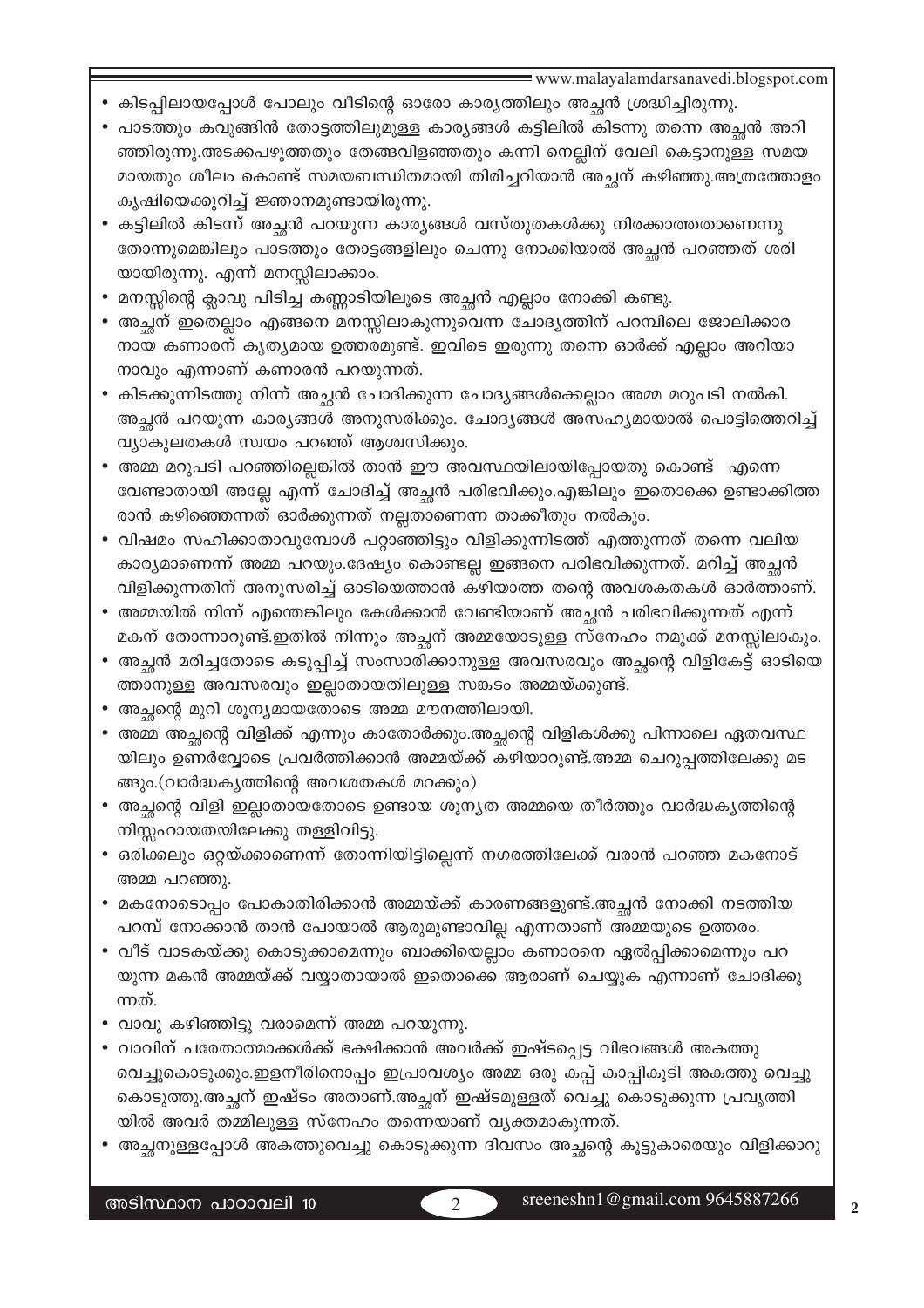ണ്ട്.അച്ഛനില്ലാതായപ്പോൾ ആ പതിവ് തെറ്റിച്ചില്ല.

- കാലത്തെ ബസ്സിന് മകനോടൊപ്പം പോകുമെന്ന് അച്ഛന്റെ കൂട്ടുകാരെ അറിയിച്ചു. വീട് വാട കയ്ക്കു കൊടുക്കാമെന്നും വാടകക്കാർ വരുന്നതുവരെ കണാരൻ നോക്കട്ടെയെന്നും അമ്മ പറഞ്ഞു.
- നഗരത്തിലേക്ക് അമ്മയെ നിർബന്ധിച്ച് വിളിക്കാൻ മകൻ തയാറായില്ല.അങ്ങനെ വന്നാൽ അമ്മയ്ക്കു വീട്ടിലേക്കു തിരിച്ചു പോകാനുള്ള ചിന്തയായിരിക്കും.
- എല്ലാവരും പോയപ്പോൾ നഗരത്തിലെ വിശേഷങ്ങൾ അമ്മ ചോദിച്ചു. കൂമന്റെ കൂവലിന് മറുകൂവൽ നൽകിയ ചെറുമകനോട് നിന്റെ നഗരത്തിൽ കൂമൻ മൂളുന്ന ശബ്ദം കേൾക്കുമോ എന്ന് ചോദിക്കുന്നത് ശ്രദ്ധേയമാണ്.
- ടീവിയുടെ ശബ്ദം മാത്രമേ കേൾക്കു എന്നു പറയുമ്പോൾ മകന്റെ മുന്നിൽ യാന്ത്രിക ലോക ത്തിന്റെ കാഴ്ചകൾ മാത്രമേ ഉള്ളൂ എന്നു മനസ്സിലാക്കാം.
- നല്ല വെള്ളവും നിലാവും കൂമന്റെ ഒച്ചയുമില്ലാത്ത നാട് അമ്മയ്ക്ക് വലിയ തമാശയായി തോന്നുന്നു.
- ചാത്തുചെട്ടിയാരുമായുള്ള അച്ചന്റെ സൗഹൃദം കഥയിൽ പരാമർശിക്കുന്നു. വീട്ടിൽ വരുന്ന വർ അച്ചനെ ചോദിക്കുമ്പോൾ പോയി എന്ന് അമ്മ പറയും.അത് കേൾക്കുന്നവർ അച്ചൻ മരി ച്ചതറിയാതെ മറ്റെവിടെയോ പോയതാണെന്ന് തെറ്റിദ്ധരിക്കാറുണ്ടെന്ന് അമ്മ പറയുന്നു.
- പോയി എന്ന് എല്ലാവരോടും പറയുമെങ്കിലും അമ്മയെ സംബന്ധിച്ച് അച്ഛൻ പോയിട്ടില്ല.
- അമ്മയ്ക്ക് ഉറങ്ങാനുള്ള ഭാവമില്ല. നാളെ പോകാനുള്ള തയാറെടുപ്പിലാണ്.ഉറക്കമൊഴിച്ച് എല്ലാം കൃത്യമായി അടുക്കി വെക്കുന്നു.
- പുലർച്ചെ താക്കോൽ വാങ്ങാൻ കണാരൻ വന്നു. അമ്മ പോകാനുള്ള ഭാവമില്ലാതെ എന്തൊക്കെയോ ആലോചിച്ചു കിടന്നു.
- അച്ഛൻ എപ്പോഴും വിളിച്ചുകൊണ്ടിരിക്കുന്നതായി അമ്മ അറിയുന്നു. അതിനാൽ വരാൻ കഴി യില്ലെന്ന് അമ്മ പറഞ്ഞു. മരിച്ചെങ്കിലും അച്ഛന്റെ സാന്നിധ്യം അമ്മ അറിയുന്നുണ്ട്.

## വിഗ്രഹിക്കുക.

| കന്നിനെല്ല് |   | കന്നിയിലെ നെല്ല്        |
|-------------|---|-------------------------|
| വിഷാദസ്വരം  |   | വിഷാദത്തിന്റെ സ്വരം     |
| കാൽമുട്ട്   | - | കാലിന്റെ മുട്ട്         |
| അപരാധബോധം   |   | അപരാധം ചെയ്തു എന്ന ബോധം |

## കഥയിലെ കഥാപാത്രങ്ങളും അവരുടെ സവിശേഷതകളും

കഥാപാത്ര നിരൂപണം തയാറാക്കാൻ ഓരോ കഥാപാത്രങ്ങൾക്കും നൽകിയ സൂചനകൾ പ്രയോജനപ്പെടുത്തുക.

#### 1. അമ്മ

- അവശതകളുണ്ടെങ്കിലും ഭർത്താവ് വിളിക്കുമ്പോൾ ഓടിയെത്തും.
- ഭർത്താവിന്റെ വിളികളിൽ സന്തോഷം കണ്ടെത്തുന്നതിനാൽ ചെറുപ്പത്തിന്റെ ഉത്സാഹ ത്തോടെ കാര്യങ്ങൾ അനുസരിക്കും
- ഭർത്താവിന്റെ മുറി ശൂന്യമായപ്പോൾ അമ്മ മൗനത്തിലേക്ക് വഴുതി വീഴുന്നതിൽ നിന്നും അവരുടെ ഭർത്താവുമായുള്ള ആത്മബന്ധം വ്യക്തമാകുന്നു.

അടിസ്ഥാന പാഠാവലി 10

 $\mathcal{R}$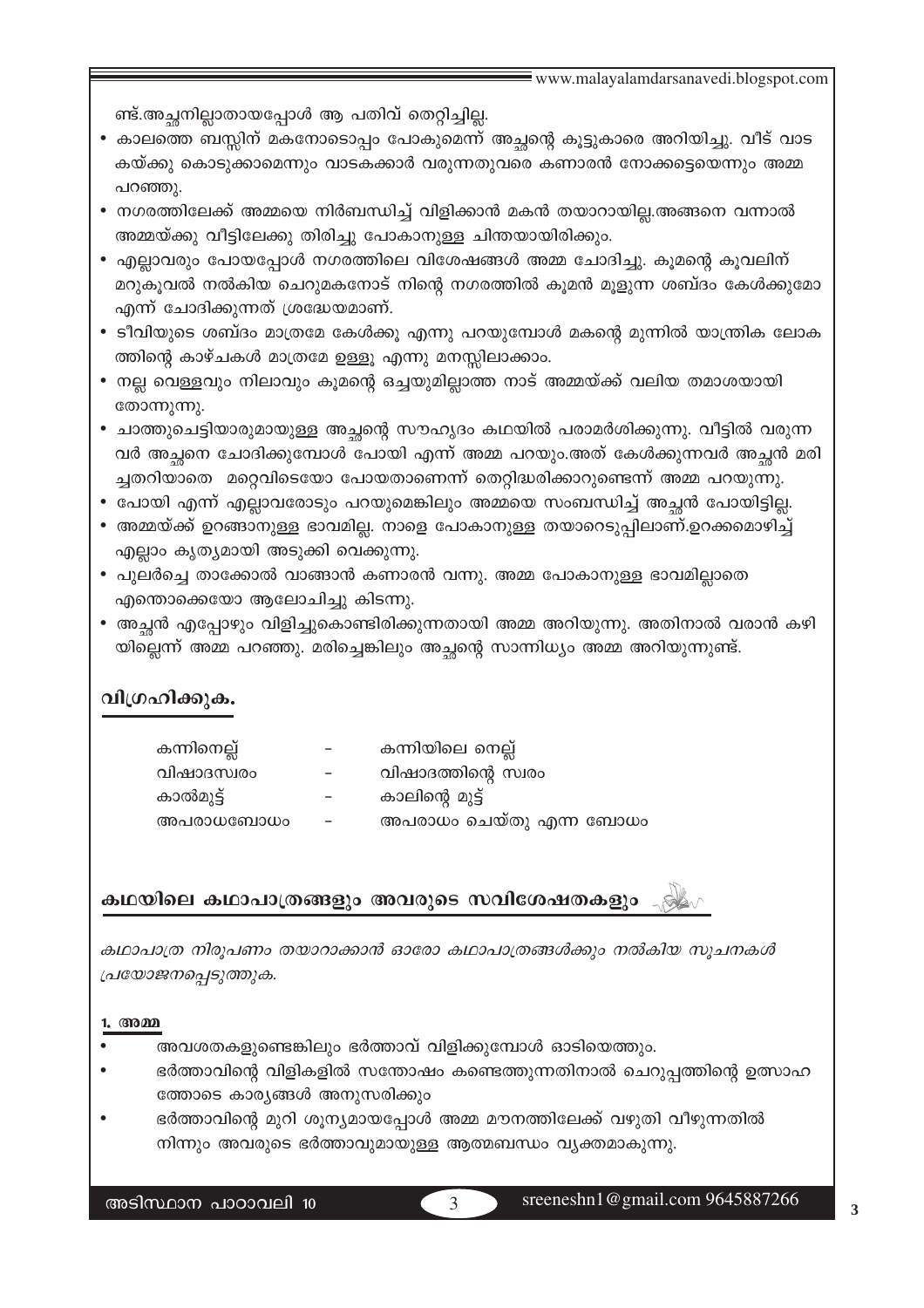- ഭർത്താവിന്റെ വിളികൾ അസഹ്യമാകാറുണ്ടെങ്കിലും അദ്ദേഹത്തിന്റെ ആവശ്യങ്ങൾ പരിഗണിക്കുന്നു.
- ഭർത്താവ് പോയി എന്നു മറ്റുള്ളവരോട് പറയുമ്പോഴും പോയിട്ടില്ല എന്നു കരുതുന്നു.
- ഭർത്താവിന്റെ സാന്നിധ്യം തനിയ്ക്കു ചുറ്റും അനുഭവിക്കുന്നു.
- തന്റെ നാടിന്റെ സൗന്ദര്യത്തിലും സമ്പന്നതയിലും അഭിമാനിക്കുന്നു.
- അച്ഛൻ ജീവിച്ച മണ്ണിൽ നിന്ന് അച്ഛന്റെ വിളികൾക്ക് ചെവി കൊടുക്കാതെ മാറി നിൽക്കാനാവില്ലെന്ന ഉറച്ച തീരുമാനത്തിലെത്തുന്നു.
- വാർദ്ധകൃത്തിന്റെ അവശതകളനുഭവിക്കുന്ന എല്ലാവരുടെയും ചിത്രം അമ്മയിൽ കാണാം.
- ഭർത്താവിന്റെ ആവശ്യങ്ങൾ നിറവേറ്റുന്നതിൽ സംതൃപ്തി കണ്ടെത്തുന്നത് അകത്ത് കാപ്പി വെച്ചു കൊടുക്കുന്നതിൽ നിന്നും മനസ്സിലാക്കാം.മാത്രമല്ല അവരുടെ ഭർത്താവി നോടുള്ള ഇഷ്ടം തന്നെയാണ് അവിടെ തെളിയുന്നത്.
- തന്റെ ചുമതലകളെക്കുറിച്ച് കൃത്യമായ ബോധ്യം അമ്മയ്ക്കുണ്ട്.അതുകൊണ്ടാണ് അച്ഛൻ നോക്കി നടന്ന പറമ്പ് അനാഥമാക്കി അമ്മയ്ക്ക് വരാൻ കഴിയില്ലെന്നു പറഞ്ഞ ത്.

## 2. അച്ഛൻ

- കിടപ്പിലായപ്പോഴും വീടുമായി ബന്ധപ്പെട്ട എല്ലാ കാര്യങ്ങളിലും സജീവമായ ശ്രദ്ധയു ണ്ടായിരുന്നു.
- അനുഭവത്തിലൂടെ ആർജ്ജിച്ച ജ്ഞാനത്തിന്റെ ഉടമ (നെല്ല് പാകമാകുന്നതും അടക്ക മൂത്തു പഴുക്കുന്നതുമെല്ലാം കിടന്ന കിടപ്പിൽ അറിയാനാവുന്നത് പാടത്തു നിന്നു നേടിയ അഗാധമായ അറിവ് കൂടെയുള്ളതു കൊണ്ടാണ്.
- അച്ഛന്റെ വിളി അമ്മയോടുള്ള കരുതലാണ്.
- കിടപ്പിലായപ്പോഴും വീട്ടിൽ തന്റെ ശബ്ദത്തിലൂടെ അച്ഛൻ നിറഞ്ഞു നിന്നു.(അമ്മയെ വിളിക്കുന്നതും നിർദ്ദേശങ്ങൾ നൽകുന്നതുമെല്ലാം കിടന്നകിടപ്പിൽ തന്നെയാണ്.അതു കൊണ്ടാണ് ശബ്ദങ്ങളുടെ കരിയിലകൾ പാറിപ്പോയി എന്ന് കഥാകൃത്ത് പറഞ്ഞത്.
- നല്ല സൗഹൃദങ്ങൾ കാത്തുസൂക്ഷിച്ച വ്യക്തി. വരുന്നവരെല്ലാം അദ്ദേഹത്തെക്കുറിച്ച് അമ്പേഷിക്കുന്നതിൽ നിന്നും നമുക്കത് തിരിച്ചറിയാം
- കിടപ്പിലായപ്പോഴും കുടുംബത്തിലെ എല്ലാ കാര്യങ്ങളിലും ഇടപെട്ട് നിർദ്ദേശങ്ങൾ നൽകി കുടുംബത്തെ നയിച്ച വ്യക്തി.
- വളരെ പെട്ടെന്ന് കോപിഷ്ഠനാകുന്ന പ്രകൃതം(അമ്മ വിളി കേട്ടില്ലെങ്കിൽ പരിഭവി ക്കും)

## **3. മകൻ**

- അച്ഛന്റെയും അമ്മയുടെയും സ്നേഹത്തിന്റെ ആഴം തിരിച്ചറിയാൻ കഴിഞ്ഞ മകൻ.
- അമ്മയെ തനിച്ചാക്കി പോകുന്നതിൽ വല്ലാത്ത പ്രയാസം അനുഭവിക്കുന്നുണ്ട്.
- രാത്രി അമ്മയ്ക്ക് കൂട്ടായി ഒരാളെ ചുമതലപ്പെടുത്തിയത് അമ്മയോടുള്ള മകന്റെ കരു തലാണ് വെളിപ്പെടുത്തുന്നത്.
- മകന്റെ കാഴ്ചയിലൂടെയാണ് കഥ അവതരിപ്പിക്കപ്പെടുന്നത്.
- അമ്മയെ നിർബന്ധിച്ച് നഗരത്തിലേക്ക് കൊണ്ടുപോകാൻ ശ്രമിക്കാത്ത മകൻ അമ്മ യുടെ ഇഷ്ടങ്ങൾക്കു തന്നെയാണ് വില കൊടുക്കുന്നത്.

 $\overline{\mathcal{A}}$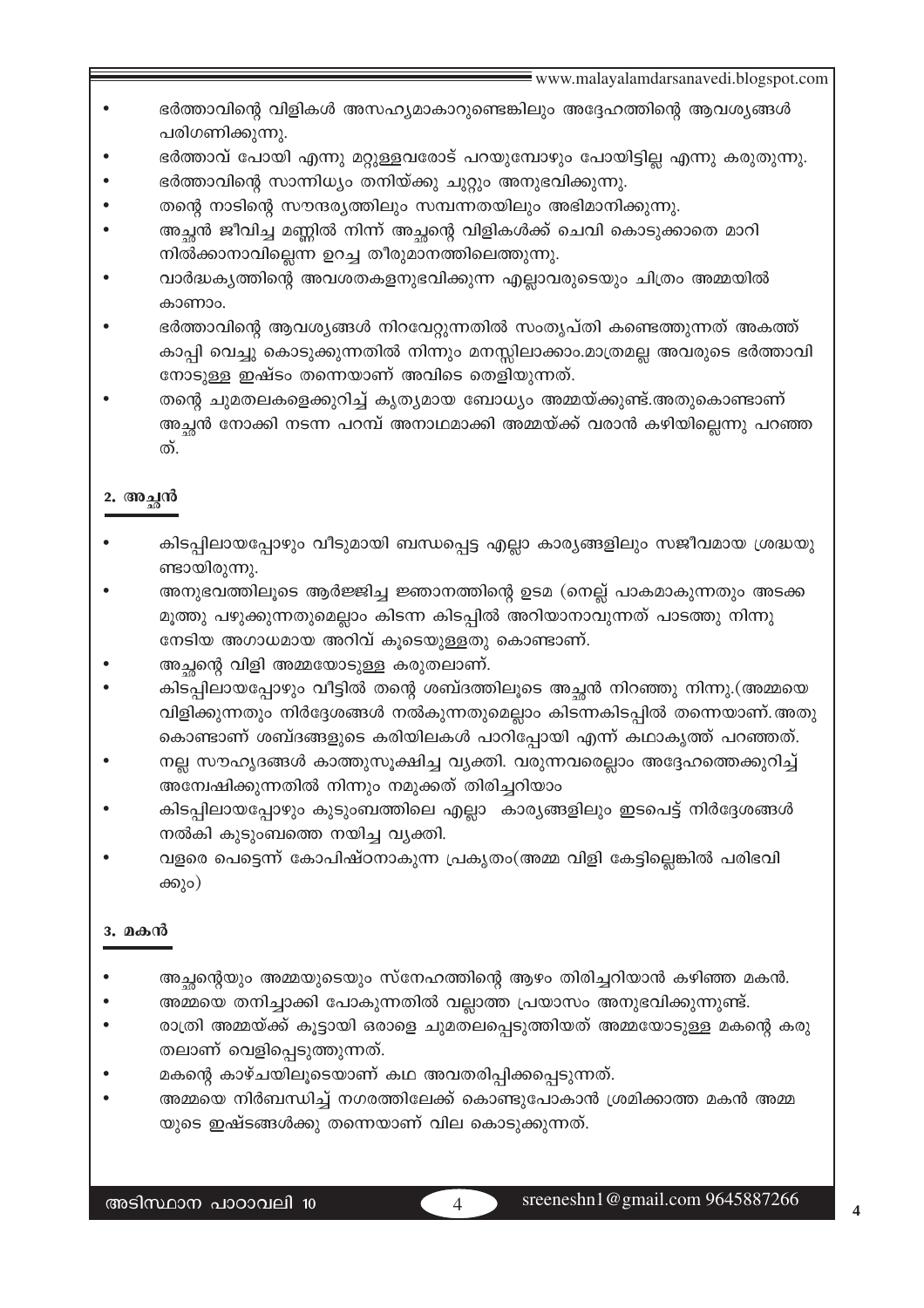

- 1. താഴെ പറയുന്നതിൽ മരണത്തെ സൂചിപ്പിക്കുന്ന പ്രയോഗം എന്ത് ?
	- കന്നിപ്പാടത്ത് വെയിലിന്റെ വേലിയേറ്റം
	- മനസ്സിന്റെ ക്ലാവ് പിടിച്ച കണ്ണാടി മൂപ്പര് പോയി.
- മൂപ്പര് പോയി • ജര ബാധിച്ച സമയം
- 
- 2. "ശബ്ദങ്ങളുടെ കരിയിലകൾ പാറിപ്പോയി"- അടിവരയിട്ട പദം കൊണ്ട് അർത്ഥമാക്കു ന്നതെന്ത് ?

വാർദ്ധക്യം.

3. "ശബ്ദങ്ങളുടെ കരിയിലകൾ പാറിപ്പോയി"- അടിവരയിട്ട പദം കൊണ്ട് അർത്ഥമാക്കു ന്നതെന്ത്?

അച്ഛന്റെ മരണം.

3. കന്നിനെല്ലിന് വേലികെട്ടാൻ സമയമായി– കന്നിനെല്ല് എന്ന പദത്തിന്റെ ശരിയായ വിഗ്ര ഹരൂപം എന്ത് ?

കന്നിയിലെ നെല്ല്.

4. "കാലത്തെ ബസ്സിന് ഞാള് പോവും

എല്ലാരുടേം കണ്ണ് ഇങ്ങോട്ടുണ്ടാകണേ" –അടിവരയിട്ട പദത്തിനു പകരം പദമെഴു  $\omega$ ) $\omega$ .

ശ്രദ്ധയുണ്ടാകണേ.

5. വാവിന് പരേതാത്മാക്കൾക്ക് അകത്ത് വെച്ചു കൊടുക്കുമ്പോൾ ഇളനീരിനൊപ്പം ഒരു കപ്പ് കാപ്പി കൂടി വെച്ചു കൊടുത്തതിൽ നിന്നും തെളിയുന്ന അമ്മയുടെ ഭാവം എന്ത് ? അച്ഛന് പ്രിയങ്കരമായ കാപ്പി വെച്ചു കൊടുക്കുന്നതിലൂടെ അച്ഛനോടുള്ള അമ്മയുടെ അതി യായ സ്നേഹം നമുക്ക് മനസ്സിലാക്കാം.

## 6. അമ്മ ഒരിക്കലും അതിന് ഇടകൊടുക്കാറില്ല. എന്തിന് ?

വിളിക്കുമ്പോൾ വിളികേട്ടില്ലെങ്കിൽ അച്ഛൻ കോപിക്കാറുണ്ടായിരുന്നു. അച്ഛനെ ദേഷ്യം പിടിപ്പിക്കാനുള്ള അവസരം അമ്മ ഉണ്ടാക്കാറില്ല. അച്ഛന്റെ വിളിയ്ക്ക് മറുവിളി കൊടുക്കുക എന്നത് അമ്മയുടെ ശീലമായിരുന്നു.എന്തു ശബ്ദം കേട്ടാലും വിളികേൾക്കുന്ന തരത്തിലേക്ക് അമ്മ മാറി യത് കഥയിൽ കാണാം.

## 7. വീട് വീടല്ലാതായി തീർന്നുവെന്ന് മകന് തോന്നാനുള്ള കാരണമെന്ത് ?

അച്ഛന്റെ ശബ്ദം കൊണ്ടു തന്നെ ചലനാത്മകമായി തീർന്നതായിരുന്നു ആവീട്. അച്ഛൻ മരിച്ചതോടു കൂടി അവിടെ നിശബ്ദത കനത്തു. ഇപ്പോൾ വീടിന്റെ ജീവൻ നഷ്ടമായിരിക്കുന്നു. അതു കൊണ്ടാണ് ഇതൊരു വീടല്ലാതായി മാറിയെന്ന് മകന് തോന്നുന്നത്.

8. കന്നിപ്പാടത്തും കമുകിൻ തോട്ടങ്ങളിലുമുള്ള കാര്യങ്ങൾ കിടപ്പിലായിട്ടും തിരിച്ചറി യാൻ അച്ഛന് കഴിയുന്നത് എന്തുകൊണ്ടായിരിക്കാം ?

 $\overline{5}$ 

sreeneshn1@gmail.com 9645887266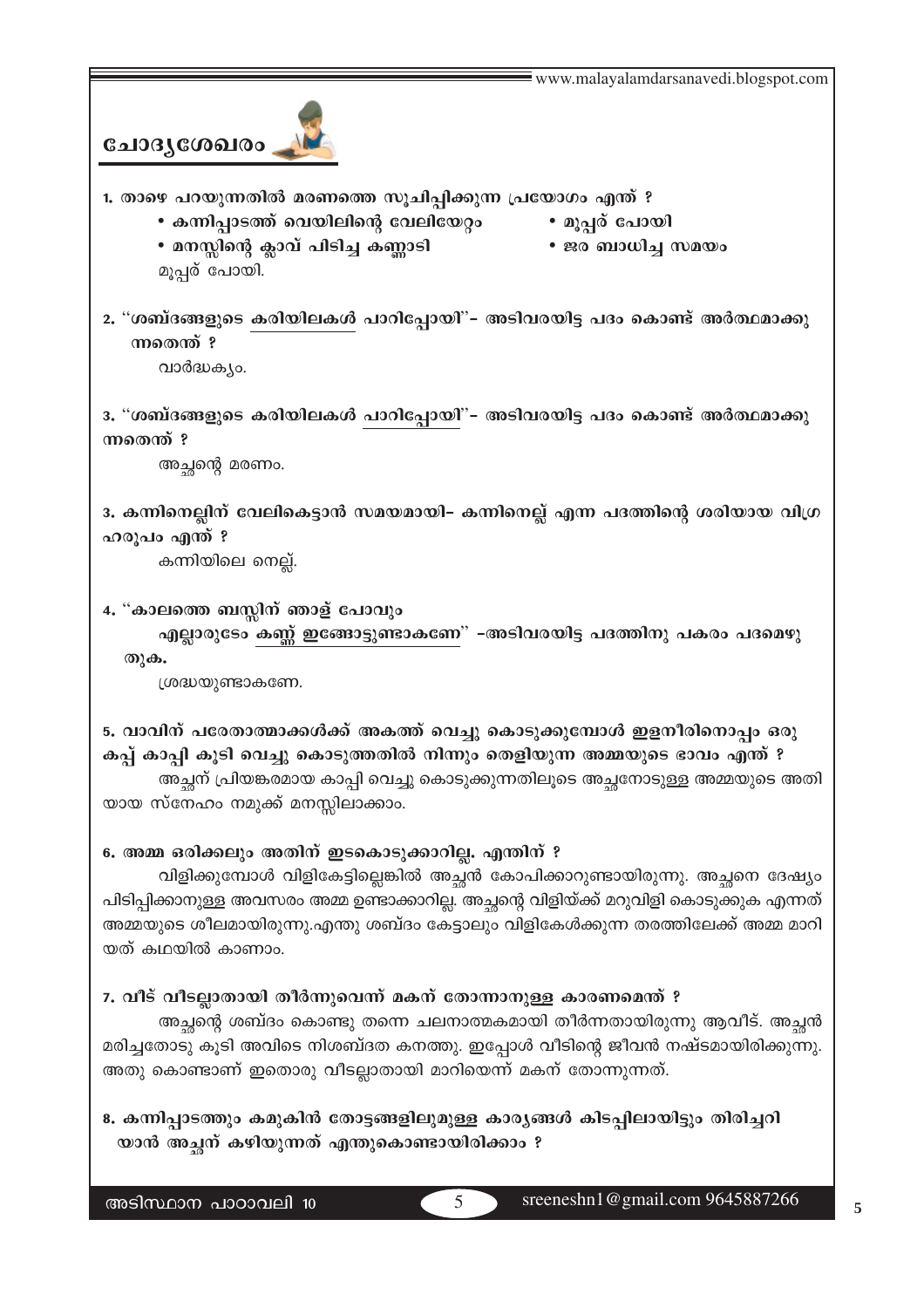ഇത്രയും കാലം പാടത്തും പറമ്പിലും അധ്വാനിച്ചതിന്റെ അനുഭവവും അറിവും അദ്ദേഹ ത്തിനുണ്ട്.അതിനാൽ നെല്ല് പാകമാകാനും അടക്കമുത്ത് പഴുക്കാനും തേങ്ങ വിളഞ്ഞ് കൊയ്യാ നുമാവുന്ന സമയം കൃത്യമായും അദ്ദേഹത്തിനറിയാം. അതുകൊണ്ട് തന്റെ ദീർഘകാലത്തെ പരിചയത്തിന്റെ വെളിച്ചത്തിൽ കൃത്യമായ നിർദ്ദേശങ്ങൾ നൽകാൻ കിടന്ന കിടപ്പിൽ നിന്നു തന്നെ അച്ഛന് കഴിയുമായിരുന്നു.

## 9. 'ക്ലാവ് പിടിച്ച കണ്ണാടിയിലൂടെ അച്ഛൻ കണ്ടെതെല്ലാം ശരിയായിരുന്നു.'þ അടിവരയിട്ട ഭാഗം നൽകുന്ന ആശയമെന്ത് ?

ഉപയോഗിച്ച് പഴകുമ്പോഴാണ് ക്ലാവ് പിടിക്കുന്നത്. ക്ലാവ് പിടിച്ച കണ്ണാടിയ്ക്ക് വ്യക്തത കുറയും. ഇവിടെ കണ്ണാടി അച്ഛന്റെ മനസ്സാണ്. വാർദ്ധകൃത്തിന്റെ അവശതകൾ ശരീരത്തെയും മനസ്സിനെയും ബാധിക്കുമ്പോൾ ചിന്തയിലും കാഴ്ചയിലും അവ്യക്തതയുണ്ടാവാം.എങ്കിലും അവ്യ ക്തമായ രീതിയിലെങ്കിലും കാര്യങ്ങൾ കൃത്യമായി തിരിച്ചറിയാൻ അദ്ദേഹത്തിന് കഴിഞ്ഞു.അനു ഭവത്തിന്റെ തഴക്കം കൊണ്ട് എല്ലാം തിരിച്ചറിയാൻ അയാൾക്ക് കഴിഞ്ഞിരുന്നു.

# 10. അമ്മയെ തന്നോടൊപ്പം നഗരത്തിലേക്കു കൊണ്ടു പോകാമെന്നാണ് മകൻ ചിന്തിക്കു ന്നത്. ഇതിനുള്ള കാരണങ്ങൾ എന്തായിരിക്കാം ? നിങ്ങളുടെ നിരീക്ഷണം കുറിക്കുക.

അച്ഛന്റെ വിളികൾക്ക് കാതോർത്ത് അതിനൊത്ത് നീങ്ങിയ കഥാപാത്രമാണ് കഥയിലെ അമ്മ.അതുകൊണ്ട് തന്നെ അച്ഛന്റെ വിയോഗം അമ്മയെ സംബന്ധിച്ച് തീർത്തും ഒറ്റപ്പെടൽ സമ്മാ നിക്കും.തന്റെ ഏകാന്തമായ ജീവിതത്തിൽ താനിനി ആർക്കു വേണ്ടിയാണ് കാതോർക്കുക എന്ന് അമ്മ ചിന്തിക്കുന്നുണ്ടാവും. അച്ഛന്റെ വിളികൾക്കു പിന്നാലെ പോകുമ്പോൾ അമ്മ എന്ത് ആരോ ഗ്യപ്രശ്നങ്ങളുണ്ടായാലും ചെറുപ്പത്തിന്റെ ഊർജ്ജസ്വലതയോടെ അച്ഛന് മുന്നിൽ എത്താറു ണ്ട്. അച്ഛൻ പോകുന്നതോടെ മാനസ്സികമായും ശാരീരികമായും വാർദ്ധക്യം അമ്മയെ കീഴ്പ്പെടു ത്തും.അച്ഛൻ കിടന്ന മുറി ശൂന്യമായതോടെ അമ്മ പലപ്പോഴും മൗനത്തിലേക്ക് ഇറങ്ങിപ്പോ കുന്നു.അതു കൊണ്ട് അമ്മയെ ഇവിടെ തനിച്ചാക്കി പോകാൻ മകന് കഴിയുന്നില്ല. ഈ കാരണം കൊണ്ടാണ് അമ്മയെ നഗരത്തിലേക്ക് കൂട്ടി കൊണ്ടു പോകാൻ മകൻ ശ്രമിക്കുന്നത്.

## 11. വീട്ടിൽ വരുന്നവർ തന്റെ ഭർത്താവിനെക്കുറിച്ച് ചോദിക്കുമ്പോൾ പോയി എന്നു പറ യുന്ന അമ്മയുടെ വാക്കും വരുന്നവർ മനസ്സിലാക്കുന്ന കാര്യവും തമ്മിലുള്ള പൊരുത്ത ക്കേടുകൾ വൃക്തമാക്കുക.

അച്ഛൻ മരിച്ചതറിയാതെ അച്ഛനെവിടെ എന്നു ചോദിക്കുന്നവരോട് പോയി എന്നാണ് അമ്മ പറയുക. ചോദിച്ചവർ മനസ്സിലാക്കിയത് ദൂരെയെവിടെയോ യാത്ര പോയെന്നാണ്. എന്നാൽ മരിച്ചു പോയി എന്ന അർത്ഥത്തിലാണ് അമ്മ അങ്ങനെ പറഞ്ഞത്.

## 12. "നിർബന്ധിച്ച് അമ്മയെ ഒരിക്കലും നഗരത്തിലേക്ക് വിളിക്കരുത്.വിളിച്ചാൽ വരുമായി രിക്കും. പക്ഷേ തിരിച്ചു പോകേണ്ട ചിന്തയിലായിരിക്കും എപ്പോഴും അമ്മ."

കഥയിൽ അച്ഛനും അമ്മയും തമ്മിലുള്ള ആത്മബന്ധം മനസ്സിലാക്കാൻ മകന് കഴി യുന്നുണ്ടോ?

എപ്പോഴും അച്ചന്റെ വിളികൾക്ക് കാതോർത്ത് ഓടിയെത്താറുള്ള അമ്മയ്ക്ക് അച്ചന്റെ മരണം തീർത്തും ഒറ്റപ്പെടൽ സമ്മാനിയ്ക്കുമെന്ന് മകന് അറിയാമായിരുന്നു. കാരണം അവർ തമ്മിലുള്ള ആത്മബന്ധം അത്രമാത്രം ശക്തമാണ്. അച്ഛന്റെ വിളി കേട്ട് ഓടിയെത്താറുള്ള അമ്മ ആ വിളികൾ കേട്ട് ചെറുപ്പത്തിലേക്കു പോകാറുണ്ടെന്നുപോലും മകന് തോന്നുന്നു. അച്ഛന്റെ മരണം അമ്മയെ ശാരീരികമായും മാനസികമായും വാർദ്ധകൃത്തിന്റെ നിസ്സഹായവസ്ഥയിലേക്കു തള്ളി വിടുമെന്ന് മകനറിയാം. ഈ അവസ്ഥയിൽ അമ്മയെ വീട്ടിൽ തനിച്ചാക്കി പോകാൻ മകൻ ഇഷ്ടപ്പെടുന്നില്ല.അമ്മയെ നിർബന്ധിച്ച് തന്നോടൊപ്പം നഗരത്തിലേക്കു കൂട്ടി കൊണ്ടു പോകാനും

6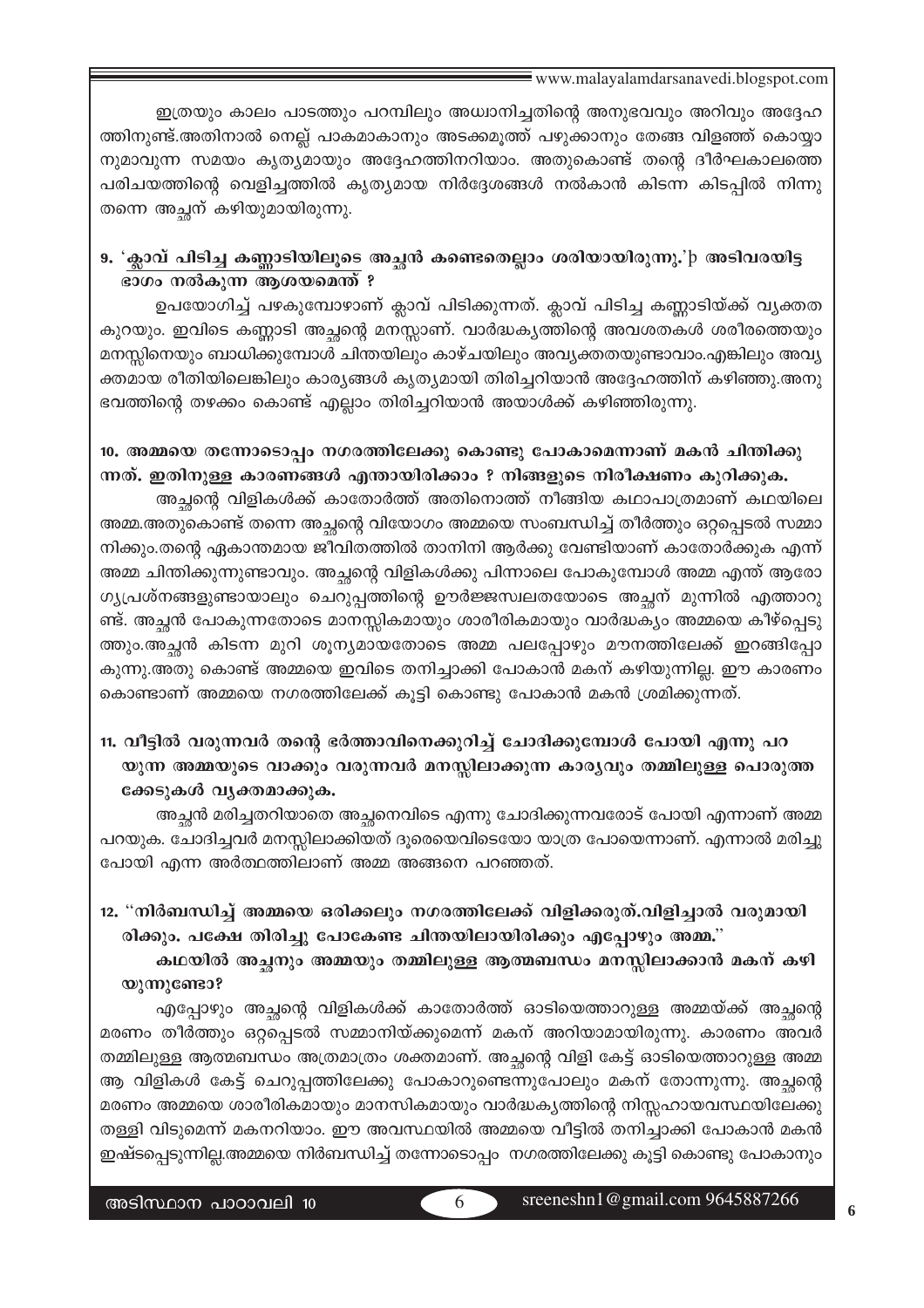മകൻ തയാറല്ല.അച്ഛന്റെ സാന്നിധ്യം എപ്പോഴും അനുഭവിക്കുന്ന അമ്മയ്ക്ക് അവിടം വിട്ടു പോകാനാവില്ലെന്നും മകൻ മനസ്സിലാക്കുന്നു. സ്വന്തം താൽപര്യത്തോടെ വന്നില്ലെങ്കിൽ എല്ലാ യിപ്പോഴും വീട്ടിലേക്കു തിരിച്ചു പോകാനുള്ള ചിന്തയായിരിക്കും അമ്മയ്ക്ക്. അമ്മയുടെയും അച്ഛ ന്റെയും സ്നേഹം തിരിച്ചറിയാൻ കഴിഞ്ഞതു കൊണ്ട് തന്നെയാണ് നഗരത്തിലേക്കു വരണോ വേണ്ടയോ എന്ന് അമ്മ തന്നെ തീരുമാനിക്കട്ടെ എന്ന് മകൻ ചിന്തിച്ചത്.

13. "അച്ചന്റെ മരണത്തോടുകൂടി വീട്ടിൽ നിന്ന് എന്തെല്ലാമോ ചോർന്നുപോയ പോലെ ഒരു നാൾ നിനച്ചിരിക്കാതെ ഒരുപാടു പേർ ഇവിടെ നിന്ന് ഇറങ്ങിപ്പോയിരിക്കുന്നു." അടിവരയിട്ട പദങ്ങൾ കഥാസന്ദർഭത്തിനു നൽകുന്ന ആശയ സാധ്യതകൾ കുറി ക്കുക.

അച്ചന്റെ വിളികൾ കേട്ട് അവശതകൾ മറന്ന് ഓടിയെത്തുമ്പോൾ ചെറുപ്പത്തിന്റെ ഉണർവ്വി ലേക്ക് അമ്മ പോവുന്നതായി മകന് തോന്നാറുണ്ട്. കിടന്ന കിടപ്പിൽ നിന്നു തന്നെ തന്റെ പാടത്തും പറമ്പിലും നടക്കുന്നതെല്ലാം മനക്കണ്ണുകൊണ്ട് നോക്കി കാണുന്ന അച്ഛൻ അവിടെ നിന്നു തന്നെ എല്ലാം നിയന്ത്രിച്ചു പോന്നു. അച്ഛന്റെ ഒച്ചകളും വിളികളും പരിഭവങ്ങളും കൊണ്ട് എല്ലായി പ്പോഴും ശബ്ദ മുഖരിതമായിരുന്ന വീട് അച്ഛന്റെ മരണത്തോടെ നിശബ്ദമായി. മാത്രമല്ല ഇത് അമ്മയെ മാനസ്സികമായും ശാരീരികമായും വാർദ്ധകൃത്തിന്റെ അവശതകളിലേക്കു പൂർണമായും കൊണ്ടു പോകും. അച്ഛനുള്ളപ്പോഴുള്ള ഉത്സാഹം അമ്മയിൽ ചോർന്നുപോയിരിക്കുന്നു. അച്ഛന്റെ ഒഴിഞ്ഞമുറി അമ്മയെ മൗനത്തിലേക്കാഴ്ത്താറുണ്ട്. വീടിന്റെ ജീവൻ അവിടെയുള്ളവരുടെയെല്ലാം സാന്നിധ്യവും സന്തോഷവും പരസ്പര സ്നേഹവുമാണ്.അച്ഛന്റെ മരണത്തോടെ അതെല്ലാം ചോർന്നു പോയിരിക്കുന്നു. അതുകൊണ്ടു തന്നെ ഇപ്പോൾ ഈ വീട് വെറും കല്ലും മണ്ണും കൊണ്ട് കെട്ടിയ നിർജ്ജീവ വസ്തുവാണ്. വീട്ടിൽ നിറസാന്നിധ്യമായിരുന്ന ഒരാൾ നിനച്ചിരിക്കാതെ ഒരു നാൾ വിട്ടകലുമ്പോൾ ഒരുപാടു പേർ ഒരുമിച്ച് ഇറങ്ങിപ്പോയ പ്രതീതിയാണ് ഉണ്ടാവുക. അച്ഛന്റെ വിടവ് വീട്ടിലുണ്ടാക്കിയ ആഘാതം വെളിപ്പെടുത്താൻ ചോദ്യത്തിൽ കൊടുത്ത വരികൾക്ക് കഴി യുന്നുണ്ടെന്ന് നിസംശയം പറയാം

## 14. "കാലത്തെ ബസ്സിന് ഞാള് പോവും. എല്ലാരുടേം കണ്ണ് ഇങ്ങോട്ടൊന്നുണ്ടാകണേ" "ഞാനെങ്ങന്യാ മോനേ വര്വാ ? അച്ഛൻ എന്നെ എപ്പോഴും വിളിച്ചോണ്ടിരിക്കുകയാ" അമ്മയുടെ തീരുമാനത്തിൽ മാറ്റമുണ്ടായത് എന്തു കൊണ്ടാവാം ?

അച്ഛനില്ലാത്ത വീട് അമ്മയെ വല്ലാതെ തളർത്തുന്നുണ്ട്. അവർ തമ്മിലുള്ള ആത്മബന്ധം അത്രയ്ക്ക് അഗാധമായിരുന്നു. എവിടെ നിന്നു വിളിച്ചാലും അച്ഛന്റെ വിളികൾ കേട്ട് അമ്മ അവിടെ ഓടിയെത്തും. ഏതു സമയവും അച്ചന്റെ വിളികൾക്ക് കാതോർത്തു കൊണ്ടാണ് അമ്മ നിന്നിരു ന്നത്.മകനോടൊപ്പം പോകാമെന്ന് തീരുമാനിച്ചപ്പോൾ കണാരന് വേണ്ട നിർദ്ദേശങ്ങൾ അമ്മ നൽകിയിട്ടുണ്ടായിരിക്കണം. കാരണം അച്ഛൻ അത്ര പ്രാധാന്യത്തോടെ നോക്കി നടന്ന നിലം ഒന്നുമല്ലാതായി പോകുന്നത് അമ്മയ്ക്ക് സഹിക്കാനാവില്ല. രാവിലെ മകൻ വിളിക്കുമ്പോൾ അമ്മ ഏതോ ചിന്തയിൽ മുഴുകിയിരിക്കുകയായിരുന്നു. മകൻ വിളിച്ചപ്പോൾ അമ്മ തന്റെ തീരുമാനം മാറ്റിയതായി പറഞ്ഞു. അച്ഛന്റെ സാന്നിധ്യം അമ്മയ്ക്ക് നല്ലതു പോലെ അനുഭവപ്പെടുന്നു. പര സ്പരം നന്നായി സ്നേഹിച്ചിരുന്നവർക്ക് മരിച്ചാലും അവരുടെ സാന്നിധ്യം അനുഭവപ്പെടും. അച്ചൻ വിളിക്കുന്നതായി അമ്മയ്ക്ക് തോന്നുന്നുമുണ്ട്. തന്റെ ഭർത്താവ് എവിടെ എന്ന മറ്റുള്ളവരുടെ ചോദ്യത്തിന് പോയി എന്ന് മറുപടി പറയുന്ന അമ്മയ്ക്ക് അച്ഛൻ പോയിട്ടില്ലെന്ന് ഉറപ്പാണ്. തനിയ്ക്കൊപ്പം ഭർത്താവ് ഉണ്ടെന്നു തന്നെയാണ് അവരുടെ വിശ്വാസം.അങ്ങനെ അച്ഛന്റെ വിളി കൾ നിലയ്ക്കാത്ത വീട്ടിൽ നിന്നും തനിയ്ക്ക് വരാൻ കഴിയില്ലെന്ന് അമ്മ പറയുമ്പോൾ അവർ തമ്മിലുള്ള സ്നേഹത്തിന്റെ ആഴം വായനക്കാർക്ക് മനസ്സിലാകും.

7

15. "നെന്റെ വീട്ടിലിരുന്നാൽ കൂമൻ മൂളുന്ന ഒച്ച കേക്കോ നീയ്യ്"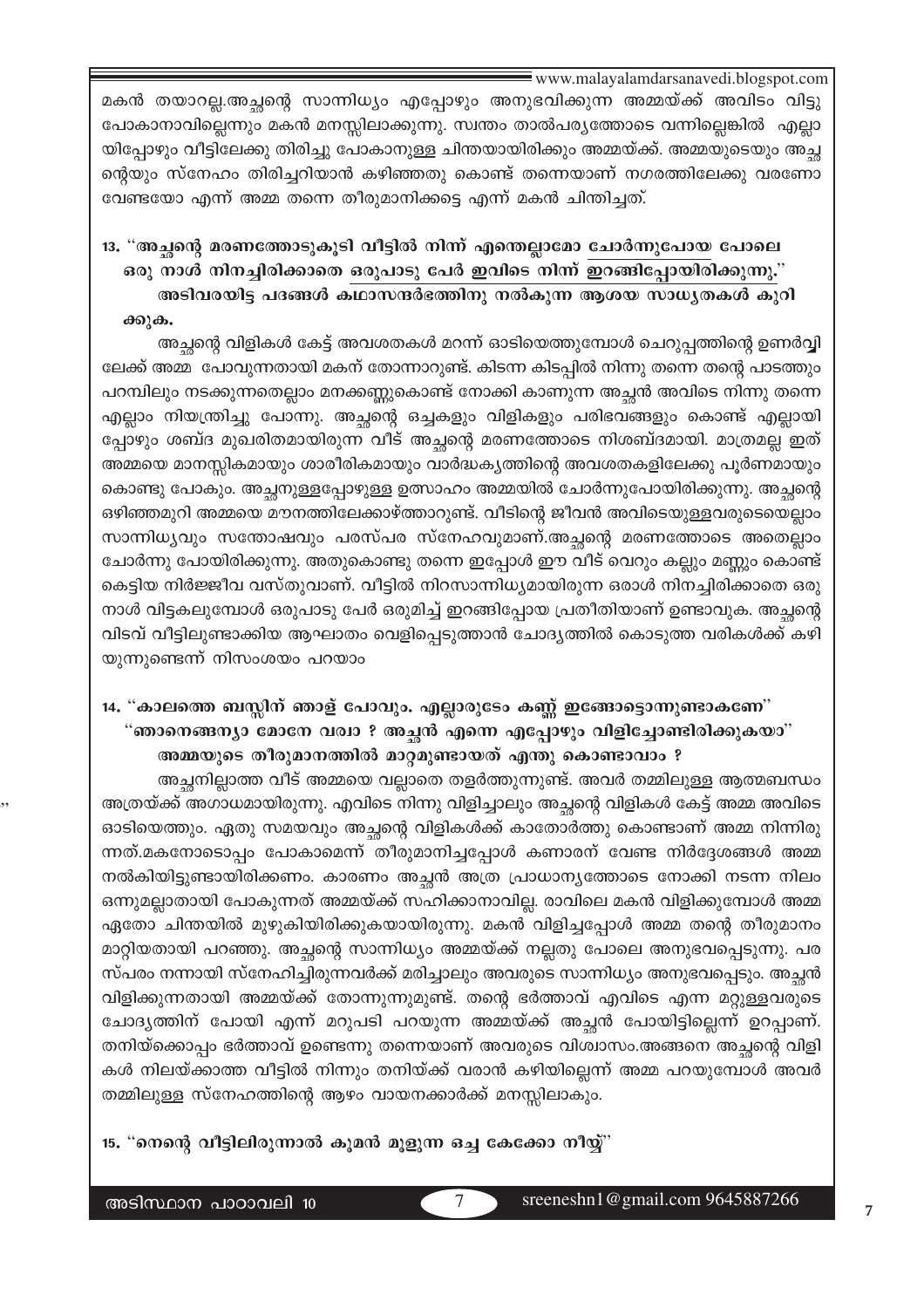#### "ഇല്ലച്ഛമ്മേ, ഒന്നും കേൾക്കില്ല ടീവിന്റെ ഒച്ച മാത്രമേ കേൾക്കാൻ പറ്റൂ."

### ഈ വരികളിൽ തെളിയുന്ന കുട്ടിയുടെ മാനസ്സികാവസ്ഥ രണ്ടോ മൂന്നോ വാകൃ ത്തിൽ വൃക്തമാക്കുക.

നഗരത്തിന്റെ കെട്ടുകാഴ്ചയിൽ നിൽക്കുന്ന കുട്ടിയ്ക്ക് മുറിയിൽ തുറന്നു വെച്ച ടി.വി യുടെ ശബ്ദം മാത്രമേ കേൾക്കാനാകുന്നുള്ളു. യാന്ത്രികമായ അനുഭവങ്ങൾ മാത്രമാണ് അവിടെ ഉണ്ടാവുക. എന്നാൽ ഗ്രാമത്തിൽ അവൻ കേൾക്കുന്ന കൂമന്റെ കൂവലിനൊപ്പിച്ച് അവനും കൂവു മ്പോൾ നാട്ടിൻ പുറത്തിന്റെ ശബ്ദവൈവിധ്യവും പ്രകൃതിയുമാണ് കുട്ടി തിരിച്ചറിയുന്നത്.ഇടു ങ്ങിയ മുറികളിൽ നിന്നു മാറി ഗ്രാമത്തിലെത്തിയപ്പോൾ ആ കുട്ടി അനുഭവിക്കുന്ന സ്വാതന്ത്ര്യ മാണ് കുമന്റെ വിളിക്ക് മറുകുവൽ നൽകിയതിലുടെ തെളിഞ്ഞത്.

16."ഞാനെങ്ങന്യാ മോനേ വര്വാ ? അച്ഛൻ എന്നെ എപ്പോഴും വിളിച്ചോണ്ടിരിക്കുകയാ.ഞാ നിവിടെ ഇല്ലാന്ന് വെച്ചാൽ"– വരികളിൽ തെളിയുന്ന അമ്മയുടെ വികാരം എന്ത് ? അച്ഛനോടുള്ള അമ്മയുടെ നിർമലമായ സ്നേഹം.

17. "ഞാനെങ്ങന്യാ മോനേ വര്വാ ? അച്ചൻ എന്നെ എപ്പോഴും വിളിച്ചോണ്ടിരിക്കുകയാ.ഞാ നിവിടെ ഇല്ലാന്ന് വെച്ചാൽ"

ആത്മബന്ധത്തിന്റെ ആഴമാണ് അമ്മയുടെ ഈ തോന്നലിൽ തെളിയുന്നത്.കഥാസ ന്ദർഭങ്ങൾ വിശകലനം ചെയ്ത് പ്രസ്താവന സാധൂകരിക്കുക.

#### അല്ലെങ്കിൽ

#### ഓരോ വിളിയും കാത്ത് എന്ന കഥയിൽ അച്ചന്റെ വിളിയും കാത്തിരിക്കുന്ന അമ്മ ഒരു പ്രതീകമാണോ ? വിശകലനം ചെയ്ത് സ്വാഭിപ്രായം കുറിക്കുക.

അച്ഛനും അമ്മയും തമ്മിലുള്ള സ്നേഹത്തിന്റെ ആഴം മകന് നല്ലതുപോലെ അറിയാം. അച്ഛൻ എവിടെ നിന്നു വിളിച്ചാലും വാർദ്ധകൃത്തിന്റെ അവശതകളെല്ലാം അവഗണിച്ച് അമ്മ ഓടിയെത്താറുണ്ട്. അച്ഛന്റെ വിളി കേട്ട് ശീലിച്ച അമ്മയുടെ ജീവിതം എന്തു ശബ്ദം കേട്ടാലും വിളി കേൾക്കുന്ന തരത്തിലേയ്ക്കു മാറിയിരുന്നു.അതുകൊണ്ടു തന്നെ അച്ഛന്റെ മരണം ഉണ്ടാക്കി വെച്ച വിടവ് അമ്മയെ സംബന്ധിച്ച് വളരെ വലുതാണ്. വാർദ്ധക്യം ബാധിച്ചെങ്കിലും അച്ഛനുള്ള പ്പോൾ ചെറുപ്പത്തിന്റെ പ്രസരിപ്പോടെ അമ്മ ഓടിയെത്തുമായിരുന്നു. അച്ഛന്റെ മരണത്തോടെ അമ്മ മാനസികമായും ശാരീരികമായും വാർദ്ധകൃത്തിന്റ അവശതകളിലേക്കു പോകുമെന്ന് ഉറ പ്പാണ്. തീർച്ചയായും അമ്മ ഒറ്റപ്പെടലിന്റെ ഏകാന്തത അനുഭവിക്കും. അച്ഛനില്ലാത്ത മുറിയിലേക്ക് നോക്കി അമ്മ പലപ്പോഴും മൗനത്തിലേക്കു പോകാറുണ്ട്. ഭർത്താവ് മരിച്ചെങ്കിലും തനിയ്ക്കു ചുറ്റും ഭർത്താവിന്റെ സാന്നിധ്യം അവർ അറിയുന്നു. അതിനാൽ നഗരത്തിലേക്കു വിളിച്ചപ്പോൾ ആദ്യം വരാമെന്ന് പറഞ്ഞ അമ്മ തന്റെ തീരുമാനം മാറ്റുന്നത് കാണാം.അച്ഛൻ ഇപ്പോഴും വിളിച്ചു കൊണ്ടിരിക്കുന്ന വീട്ടിൽ അച്ഛന്റെ വിളികൾക്ക് ചെവി കൊടുക്കാതെ മകനോടൊപ്പം പോകാൻ അമ്മയ്ക്കു കഴിയില്ല. മാത്രമല്ല അച്ഛൻ പരിപാലിച്ചതൊക്കെയും അതേ പ്രാധാന്യത്തോടെ നോക്ക ണമെന്നും അമ്മ കരുതുന്നു.ഇതെല്ലാം അച്ഛനും അമ്മയും തമ്മിലുള്ള ബന്ധത്തിന്റെ ആഴമാണ് പ്രതിഫലിപ്പിക്കുന്നത്.അച്ഛന്റെ വിളിക്കു വേണ്ടി കാത്തിരിക്കുന്ന അമ്മ ഒരിക്കലും തളരാത്ത ആത്മ ബന്ധത്തിന്റെ പ്രതീകമാണെന്നു നമുക്ക് പറയാം.

## 17. ഗ്രാമനഗര ജീവിതങ്ങളുടെ താരതമ്യം ഓരോവിളിയും കാത്ത് എന്ന് കഥയിൽ പ്രതി ഫലിക്കുന്നുണ്ടോ? -സമർത്ഥിക്കുക.

ഗ്രാമത്തിന്റെ സുഖവും ശാന്തതയും പട്ടണത്തിനില്ല എന്ന് അമ്മയ്ക്കറിയാം. കൂമന്റെ കൂവ ലിനൊത്ത് മൂളുന്ന പേരക്കുട്ടിയോട് നിന്റെ നഗരത്തിൽ ഈ ശബ്ദം കേൾക്കാനാവുമോ എന്ന് അമ്മ ചോദിക്കുന്നുണ്ട്. കുട്ടി ഇല്ലെന്ന് പറയുമ്പോൾ അമ്മ അത്ഭുതപ്പെടുന്നു.ഒപ്പം നഗര ജീവിത ത്തിന്റെ ദരിദ്രമായ ചുറ്റുപാടുകളെക്കുറിച്ച് പരിഹാസത്തോടെ പറയുകയും ചെയ്യുന്നു. കൂമന്റെ വിളിയും നല്ല വെള്ളവും തെളി നിലാവും കാണാനാവില്ലെങ്കിൽ നഗരം എന്തിനു കൊള്ളാം

sreeneshn $1@$ gmail.com 9645887266